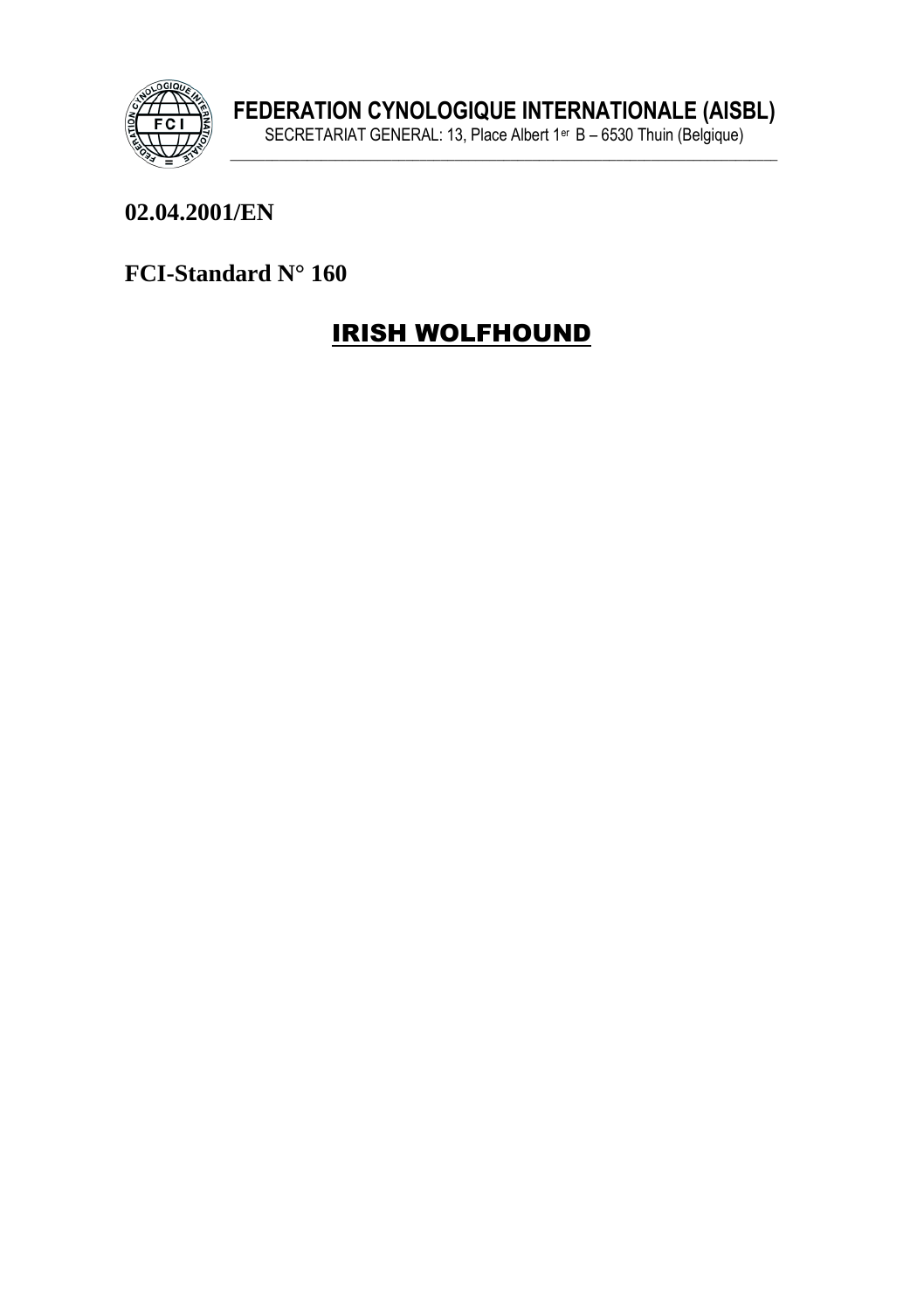### **COUNTRY OF ORIGIN**: Ireland.

### **DATE OF PUBLICATION OF THE ORIGINAL VALID STANDARD**: 13.03.2001.

**UTILIZATION**: Up to the end of the17th century, Irish Wolfhounds were used for hunting wolves and deer in Ireland. They were also used for hunting the wolves that infested large areas of Europe before the forests were cleared.

#### **CLASSIFICATIONS FCI**: Group 10 Sighthounds. Section 2 Rough-haired Sighthounds. Without working trial.

**BRIEF HISTORICAL SUMMARY:** We know the continental Celts kept a greyhound probably descended from the greyhound first depicted in Egyptian paintings. Like their continental cousins, the Irish Celts were interested in breeding large hounds. These large Irish hounds could have had smooth or rough coats, but in later times, the rough coat predominated possibly because of the Irish climate. The first written account of these dogs was by a Roman Consul 391 A.D. but they were already established in Ireland in the first century A.D. when Setanta changed his name to Cu-Chulainn (the hound of Culann). Mention is made of the Uisneach (1st century) taking 150 hounds with them in their flight to Scotland. Irish hounds undoubtedly formed the basis of the Scottish Deerhound. Pairs of Irish hounds were prized as gifts by the Royal houses of Europe, Scandinavia and elsewhere from the Middle ages to the 17th century. They were sent to England, Spain, France, Sweden, Denmark, Persia, India and Poland. In the15th century each county in Ireland was required to keep 24 wolfdogs to protect farmers' flocks from the ravages of wolves. The Cromwellian prohibition (1652) on the export of Wolfhounds helped preserve their number for a time but the gradual disappearance of the wolf and continued demand abroad reduced their numbers almost to the point of extinction by the end of the 17th century.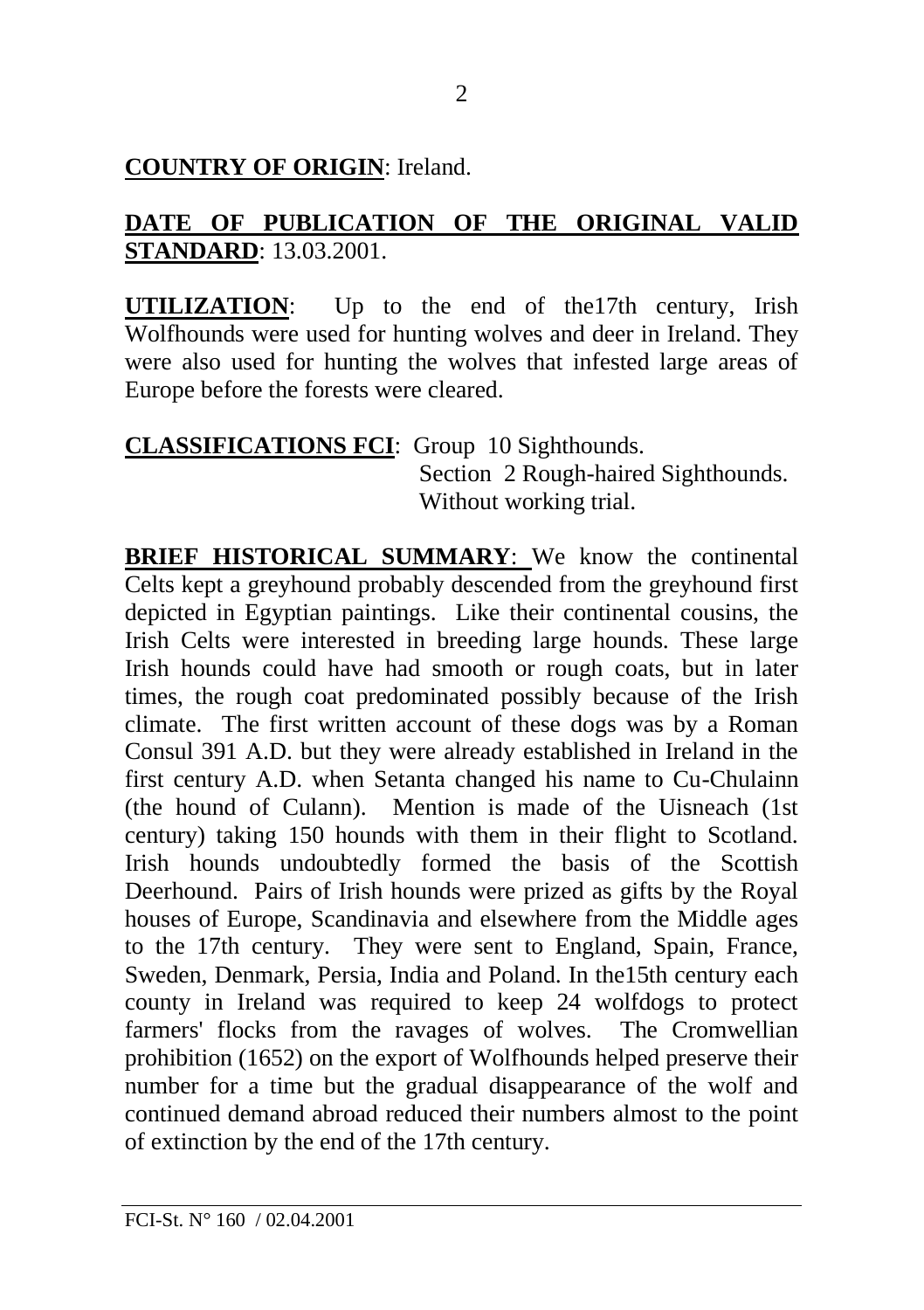The revival of interest in the breed accompanied the growth of Irish nationalism in the late 19<sup>th</sup> century. The Irish Wolfhound became a living symbol of Irish culture and of the Celtic past. At this time, one determined enthusiast, Capt. G A Graham, set about obtaining some of the few remaining hounds of the Wolfhound type that could still be found in Ireland, and with the use of Deerhound blood and the occasional outcross of Borzoi and Great Dane, he eventually achieved a type of dog that bred true in every generation. The results were ultimately accepted as a legitimate revival of the breed. The Irish Kennel Club scheduled a class for Irish Wolfhounds at their show in April 1879, and a club was formed in 1885. The Irish Wolfhound now enjoys once again something of the reputation that it had in the Middle Ages. Wolfhounds are now owned and bred in fairly large numbers outside of Ireland.

**GENERAL APPEARANCE**: The Irish Wolfhound should not be quite so heavy or massive as the Great Dane*,* but more so than the Deerhound, which in general type he should otherwise resemble. Of great size and commanding appearance, very muscular, strongly though gracefully built, movements easy and active; head and neck carried high; the tail carried with an upward sweep with a slight curve towards the extremity.

Great size, including height at shoulder and proportionate length of body, is the desideratum to be aimed at, and it is desired to firmly establish a race that shall average 32 inches (81cm) to 34 inches (86cm) in dogs, showing the requisite power, activity, courage and symmetry.

**BEHAVIOUR AND TEMPERAMENT**: "Lambs at home, lions in the chase".

**HEAD**: Long and level, carried high; the frontal bones of the forehead very slightly raised and very little indentation between the eyes.

CRANIAL REGION: Skull: Not too broad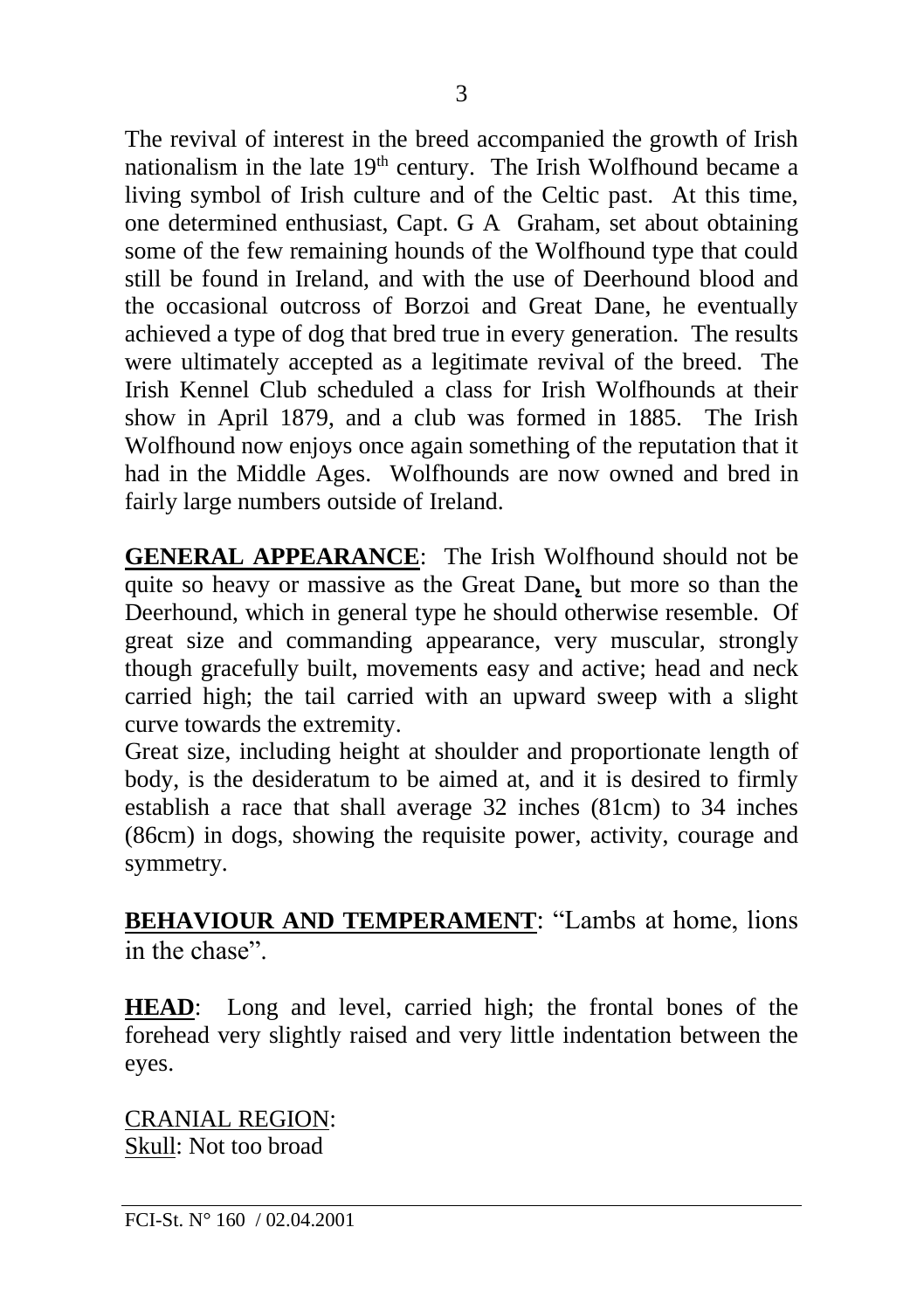FACIAL REGION

Muzzle : Long and moderately pointed. Teeth : Scissor bite ideal, level acceptable.

**EYES** : Dark.

**EARS** : Small, rose ears (Greyhound like in carriage).

**NECK** : Rather long, very strong and muscular, well arched, without dewlap or loose skin about the throat.

**BODY** : Long, well ribbed up. Back : Rather long than short. Loins : Slightly arched Croup : Great breadth across hips Chest : Very deep, moderately broad, breast wide. Ribs : Well sprung Belly : Well drawn up.

**TAIL:** Long and slightly curved, of moderate thickness, and well covered with hair.

## **LIMBS**

FOREQUARTERS :

Shoulders : Muscular, giving breadth of chest, set sloping. Elbows : Well under, neither turned inwards nor outwards. Forearm : Muscular, heavily boned, quite straight

HINDQUARTERS : Thighs : Long and muscular. Stifle : Nicely bent. Second thigh : Well muscled, long and strong. Hocks : Well let down and turning neither in nor out.

FEET : Moderately large and round, neither turned inward nor outwards. Toes, well arched and closed. Nails, very strong and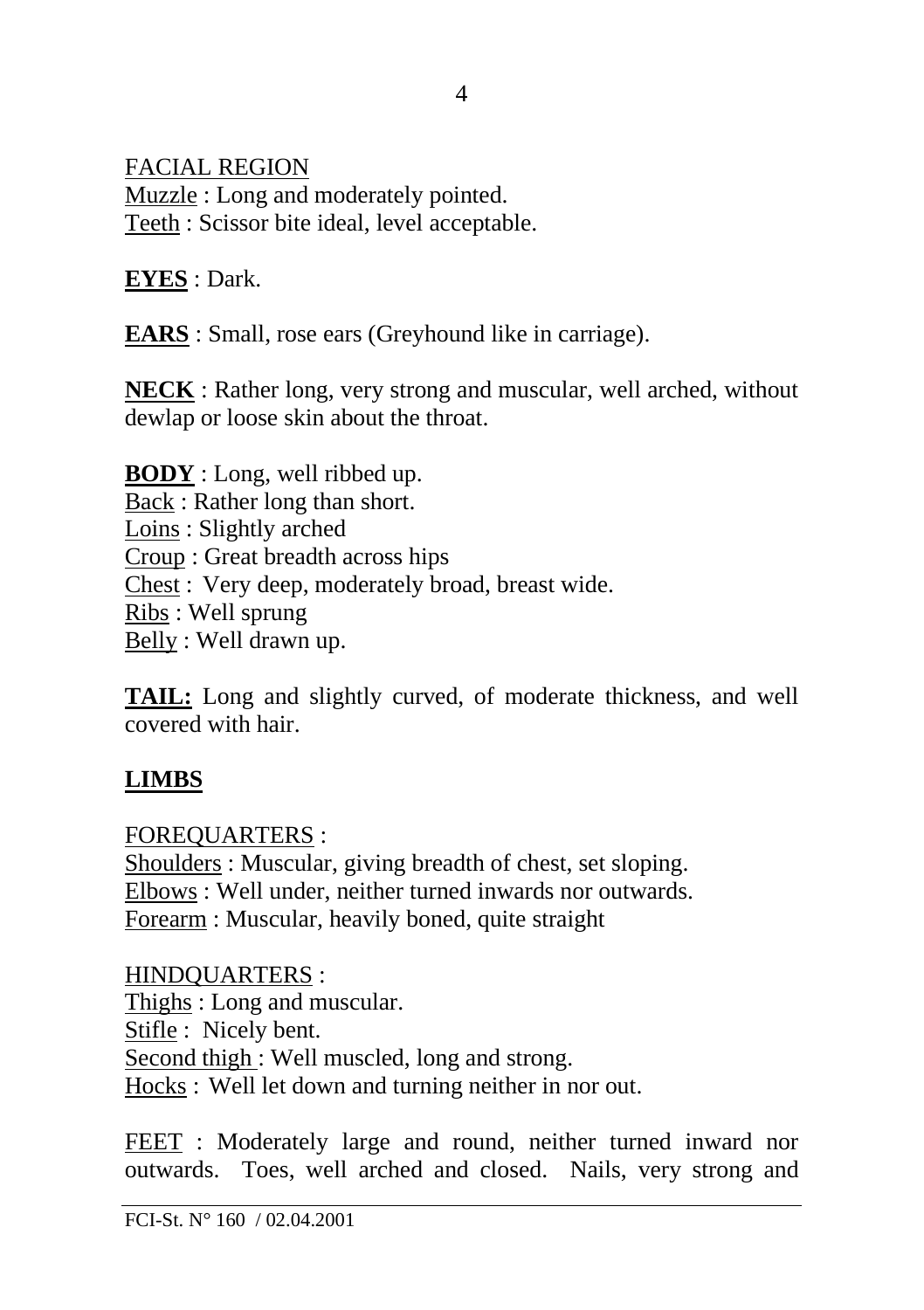curved.

**GAIT / MOVEMENT** : Movements easy and active.

# **COAT**

HAIR : Rough and hard on body, legs and head; especially wiry. Hair over eyes and beard especially wiry.

COLOUR AND MARKINGS : The recognised colours are grey, brindle, red, black, pure white, fawn or any colour that appears in the Deerhound

## **SIZE AND WEIGHT** :

Desired height : averaging 32 inches (81cm) to 34 inches (86cm) in dogs. Minimum height : Dogs 31 inches (79 cm). Minimum weight : Dogs 120 pounds (54.5kg). Minimum height :Bitches 28 inches (71 cm). Minimum weight : Bitches 90 pounds (40.5 kg).

**FAULTS** : Any departure from the foregoing points should be considered a fault and the seriousness with which the fault should be regarded should be in exact proportion to its degree and its effect upon the health and welfare of the dog.

- Too light or too heavy a head.
- Too highly arched frontal bone.
- Crooked forelegs; weak pasterns.
- Weak hindquarters and a general want of muscle.
- Too short in body.
- Back sunken or hollow or quite straight.
- Large ears and hanging flat to the face.
- Twisted feet.
- Spreading toes.
- Short neck; full dewlap.
- Chest too narrow or too broad.
- Tail excessively curled.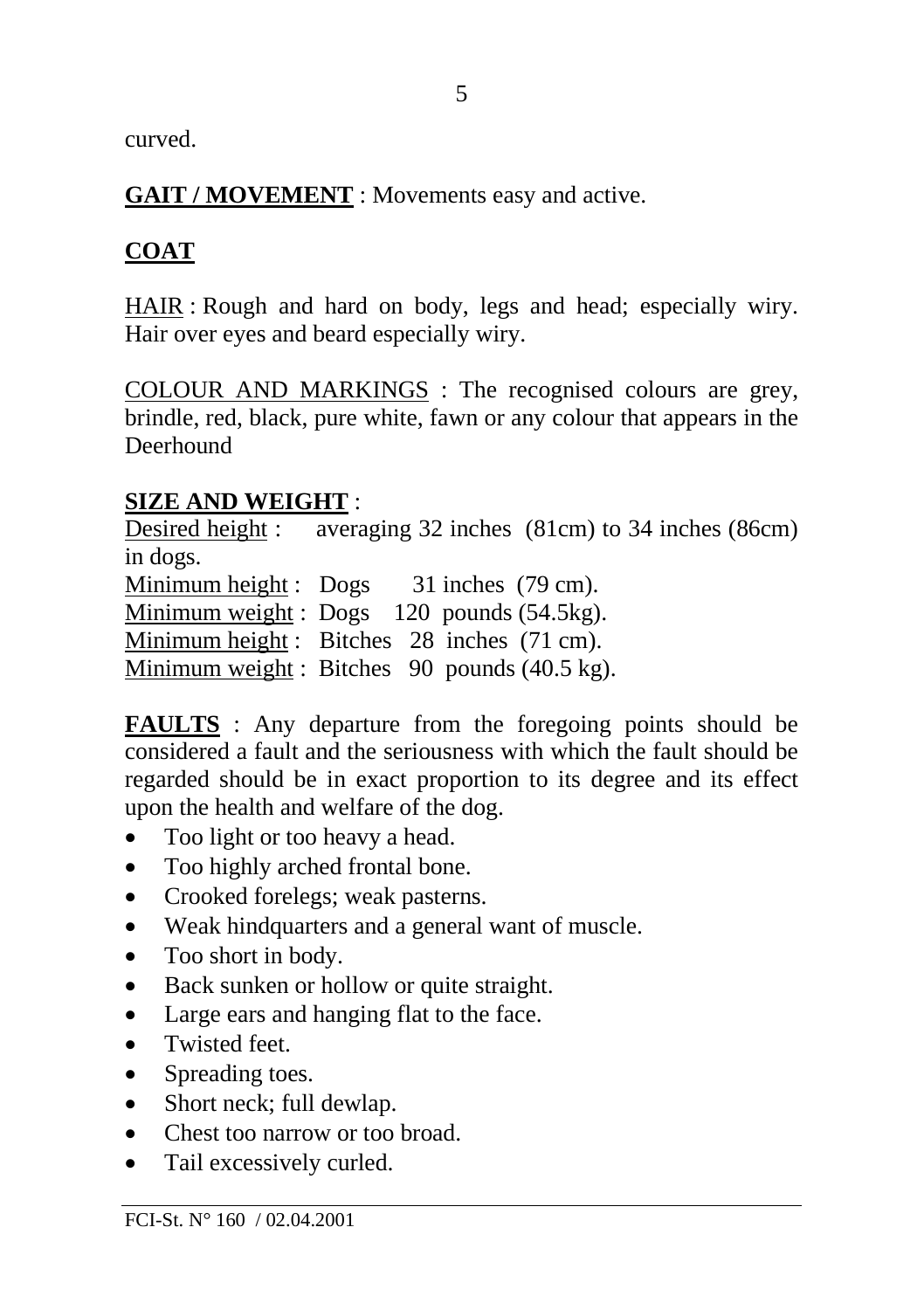- Nose of any colour other than black.
- Lips of any colour other than black.
- Very light eyes. Pink or liver coloured eyelids.

## **DISQUALIFYING FAULTS:**

- Aggressive or overly shy dogs.
- Any dog clearly showing physical of behavioural abnormalities.

## **N.B.:**

- Male animals should have two apparently normal testicles fully descended into the scrotum.
- Only functionally and clinically healthy dogs, with breed typical conformation should be used for breeding.